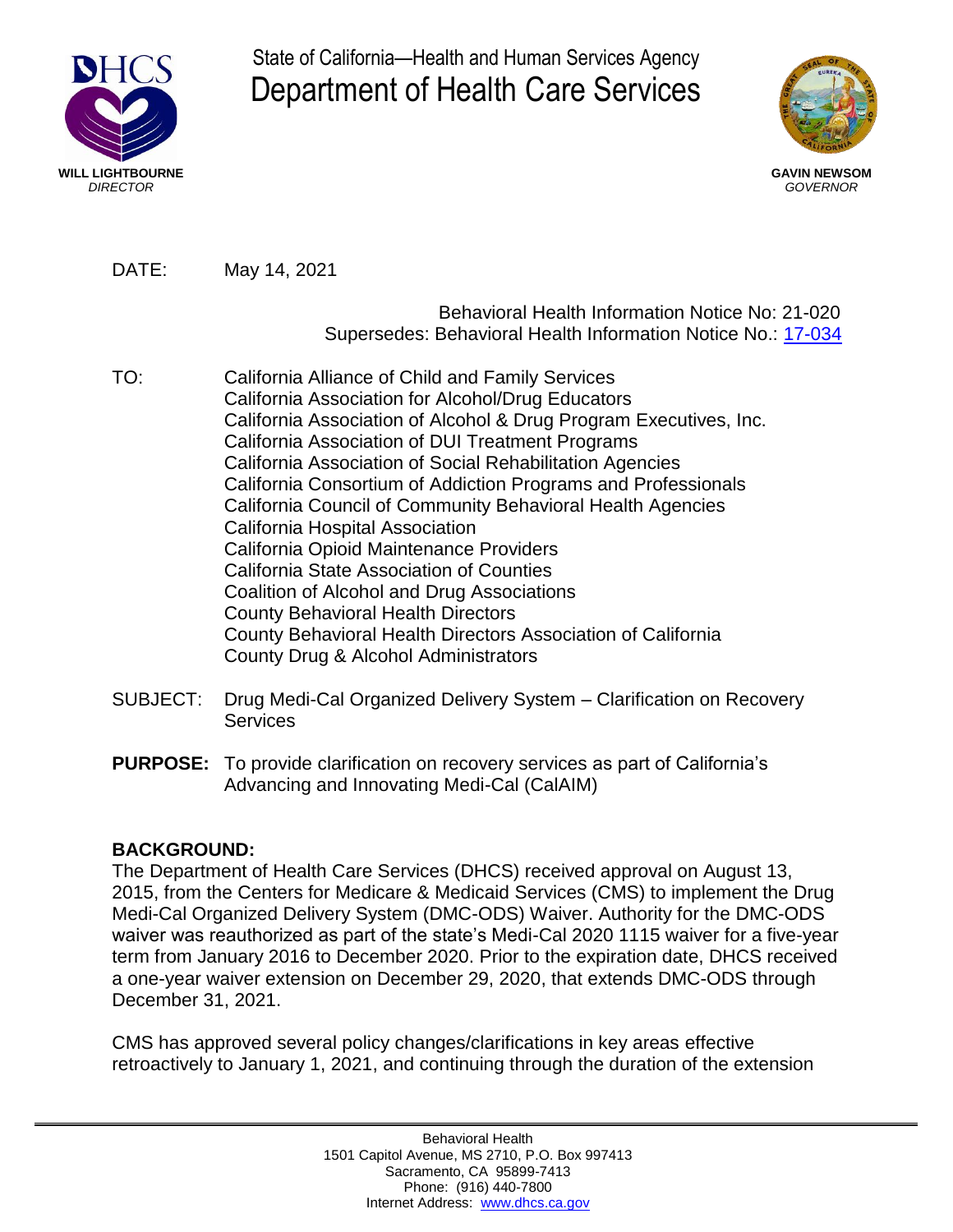Behavioral Health Information Notice No.: 21-020 Page 2 May 14, 2021

period. These changes and clarifications are specified in amendments to the special terms and conditions of the waiver. DHCS is currently preparing a new waiver request that, if approved by CMS, would authorize the DMC-ODS through December 2026.

This information notice clarifies the policy related to recovery services.

Recovery services, as identified in the American Society for Addiction Medicine (ASAM) Criteria, are made available to beneficiaries during or after substance use disorder (SUD) treatment. The recovery community becomes a therapeutic agent through which beneficiaries are empowered and prepared to manage their health and health care. Therefore, treatment must emphasize the client's central role in managing their health, use effective self-management support strategies, and organize internal and community resources to provide ongoing self-management support to beneficiaries.

## **POLICY:**

As part of CalAIM, DHCS is clarifying (1) the allowable components of recovery services, described below; (2) when and how beneficiaries, including justice-involved individuals, may access recovery services; and (3) the availability of recovery services to individuals receiving Medication-Assisted Treatment (MAT). Recovery services may be delivered concurrently with other DMC-ODS services and levels of care as clinically appropriate. Beneficiaries without a remission diagnosis may also receive recovery services and do not need to be abstinent from drugs for any specified period of time.

The service components of recovery services are:

- Individual and/or group outpatient counseling services;
- Recovery Monitoring: Recovery coaching and monitoring delivered in-person, by synchronous telehealth, or by telephone/audio-only;
- Relapse Prevention: Relapse prevention, including attendance in alumni groups and recovery focused events/activities;
- Education and Job Skills: Linkages to life skill services and supports, employment services, job training, and education services;
- Family Support: Linkages to childcare, parent education, child development support services, family/marriage education;
- Support Groups: Linkages to self-help and support services, spiritual and faithbased support;
- Ancillary Services: Linkages to housing assistance, transportation, case management, and other individual services coordination.

Beneficiaries may receive recovery services based on a self-assessment or provider assessment of relapse risk. Beneficiaries receiving MAT, including Narcotic (Opioid)